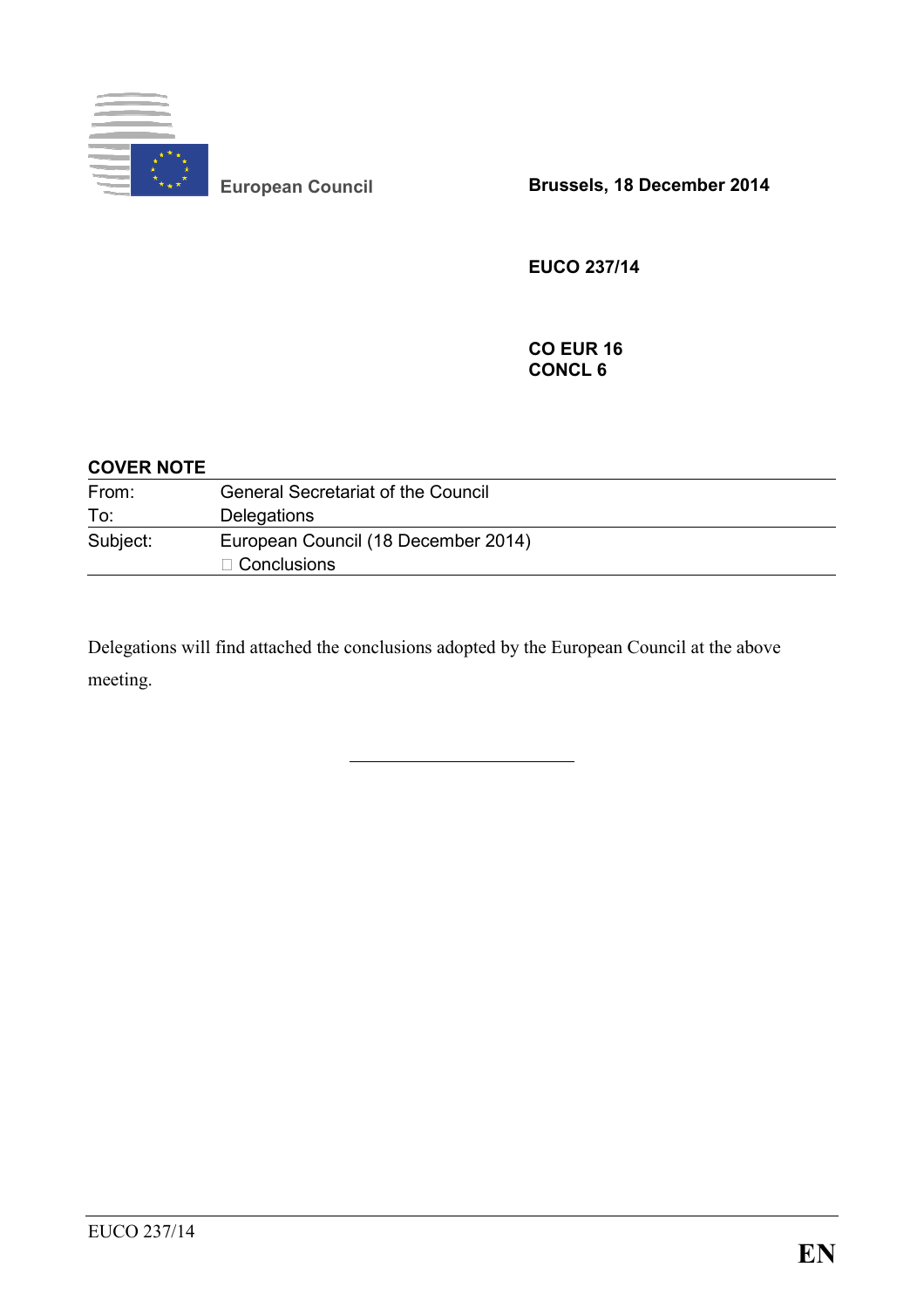## **I. FOSTERING INVESTMENT IN EUROPE**

- 1. Fostering investment and addressing market failure in Europe is a key policy challenge. The new focus on investment, coupled with Member States' commitment to intensifying structural reforms and to pursuing growth-friendly fiscal consolidation, will provide the foundation for growth and jobs in Europe. The European Council:
	- a) calls for setting up a European Fund for Strategic Investments (EFSI) in the EIB Group with the aim to mobilise 315 billion euro in new investments between 2015 and 2017. The Commission will present a proposal in January 2015, which the Union legislators are invited to agree on by June, so that the new investments can be activated as early as mid-2015. The EIB Group is invited to start activities by using its own funds as of January 2015. The EFSI will be open to contributions from Member States, directly or through national promotional banks. The European Council takes note of the favourable position the Commission has indicated towards such capital contributions in the context of the assessment of public finances under the Stability and Growth Pact, necessarily in line with the flexibility that is built into its existing rules;
	- b) supports the Commission's and the EIB's intention to strengthen technical assistance to projects at the European level and to create an investment advisory hub to be operational as of mid-2015;
	- c) underlines that the EFSI will complement and be additional to ongoing EU programmes and traditional EIB activities. In this context the full use of all existing and allocated EU resources needs to be encouraged. The Commission will work closely with the Member States concerned to find solutions to maximise the use of commitments under the 2007- 2013 MFF period and recognises the desirability of delivering long-term projects in the years ahead using the flexibility of the existing rules;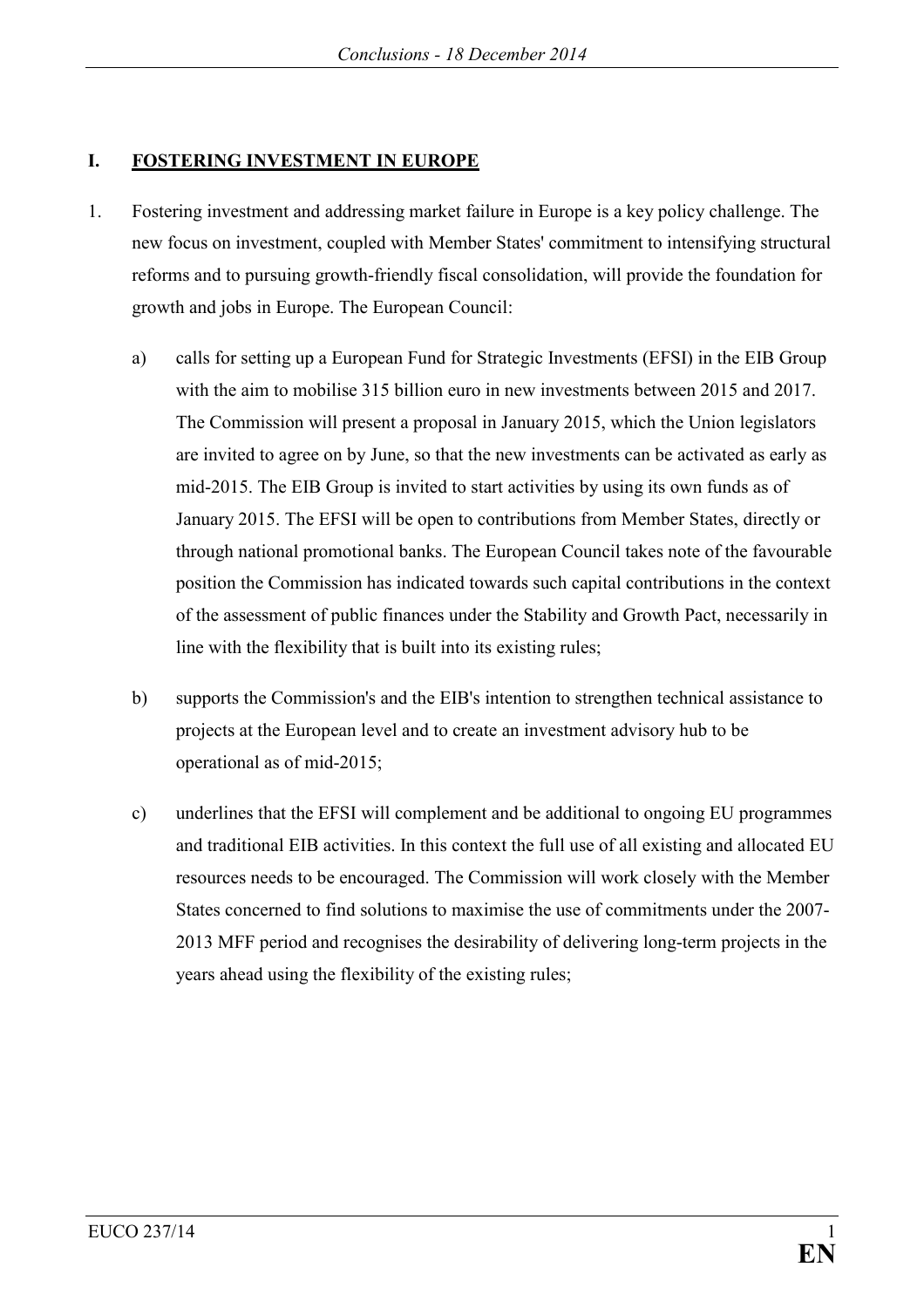- d) invites the Commission and the Union legislators to step up work on key measures to increase the Union's attractiveness for production, investment and innovation, and to improve the regulatory environment for investments, including moves towards better integrated capital markets, while at the same time robustly pursuing the better regulation agenda aimed at transparent and simple regulation achieved at a minimum cost, consistent with the Council conclusions of 4 December 2014;
- e) calls for speeding up adoption*,* transposition and implementation of Union legislation in the Single Market area and enhancing efforts to remove barriers and complete the internal market in products and services;
- f) calls on the Commission to present a comprehensive Energy Union proposal well ahead of the March 2015 European Council;
- g) calls on the Union legislators to give new momentum to the work on the pending proposals regarding the Digital Single Market and on the Commission to submit an ambitious communication in this area well before the June 2015 European Council;
- h) calls for the further strengthening of the multilateral trading system and the conclusion of bilateral trade agreements with key partners. The EU and the US should make all efforts to conclude negotiations on an ambitious, comprehensive and mutually beneficial TTIP by the end of 2015.
- 2. The European Council will take regular stock of the implementation of the above-mentioned orientations.
- 3. There is an urgent need to advance efforts in the fight against tax avoidance and aggressive tax planning, both at the global and EU levels. Stressing the importance of transparency, the European Council looks forward to the Commission's proposal on the automatic exchange of information on tax rulings in the EU. The Council will discuss how to make progress on all these issues and report back to the June 2015 European Council.